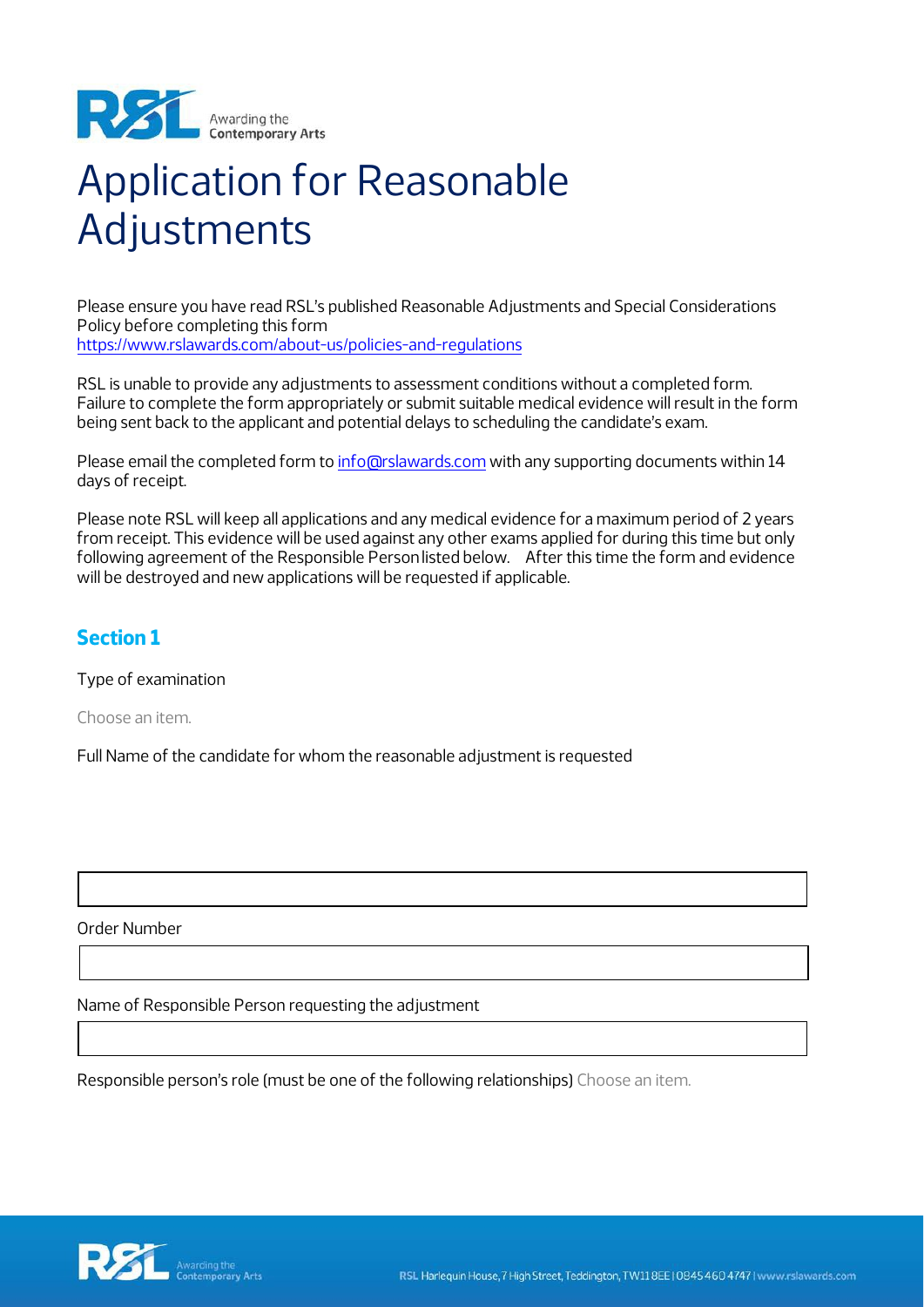

*N.B. if you are not looking to apply for an adjustment to the assessment then please continue straight to Section 3* 

## **Section 2**

**Which sections of the exam does the candidate anticipate needing an adjustment for?**  *Tick all applicable* 

| Performance                        |
|------------------------------------|
| Technicals*                        |
| $\Box$ Examiner                    |
| *Graded Music Exam candidates only |
|                                    |
| Aural Tests                        |
| Sight reading                      |
| Improvisation and Interpretation   |

Please detail:

#### **How do you feel the candidate's condition may affect the element/s of the exam you have selected?**

### **Has a SENCO authorised additional time to be appropriate for other academic exams?**

| Yes. Please provide evidence. |
|-------------------------------|
|-------------------------------|

 $\Box$ No

*If you do not require any further changes to the exam please continue straight to Section 4*